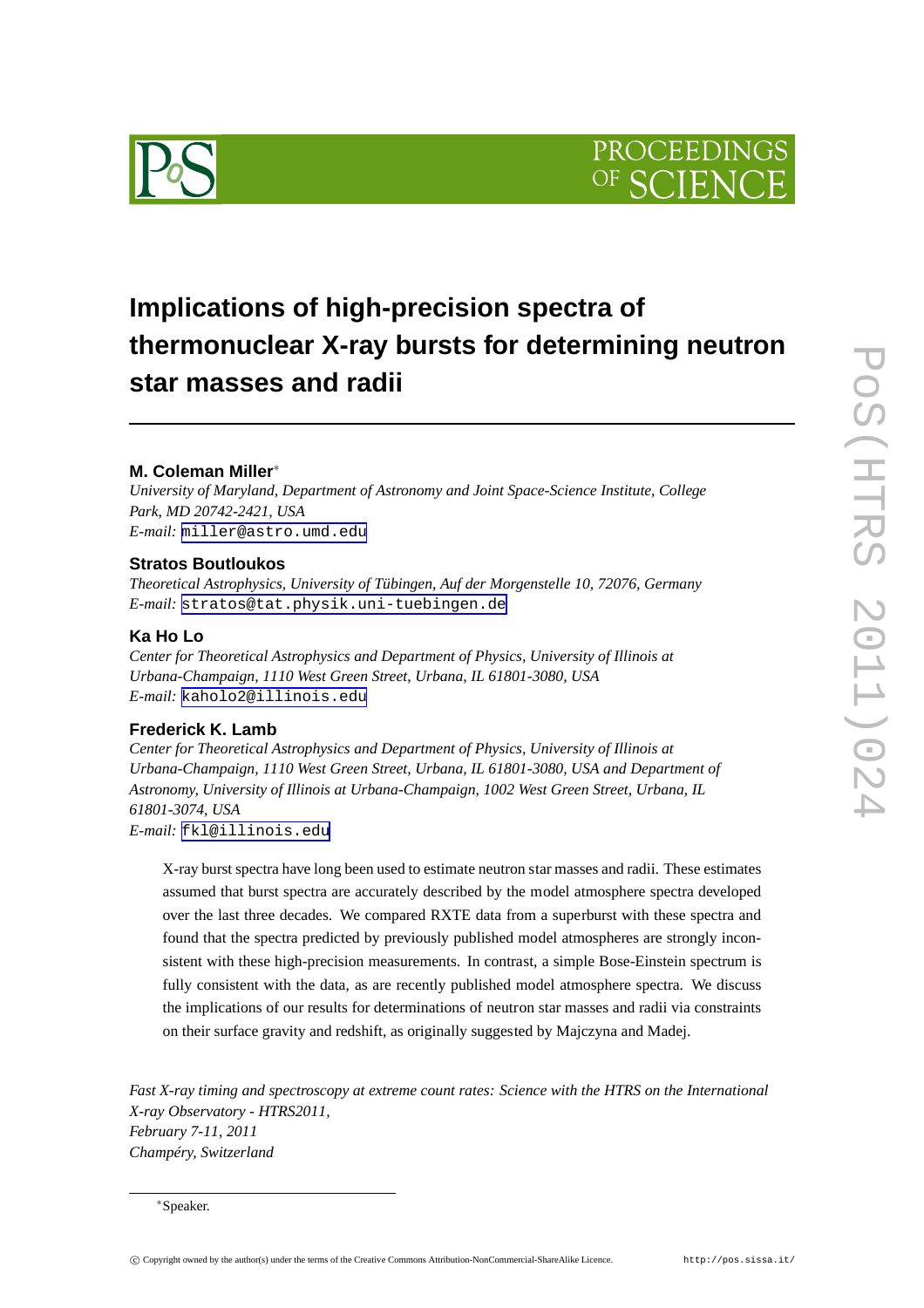#### **1. Introduction**

A few years after the discovery of thermonuclear X-ray bursts from accreting neutron stars, Jan van Paradijs proposed a method for using observations of thermonuclear X-ray bursts to constrain both the masses and radii of the stars and hence to provide key information on the properties of cold high-density matter [\[12\]](#page-7-0). In brief, the argument was that (1) if the luminosity of a source during the so-called touchdown phase of photospheric radius expansion bursts was the Eddington luminosity of the neutron star, and (2) if during the cooling phase of the bursts the entire surface of the star emits uniformly, then a combination of the observed touchdown flux and area normalization plus knowledge of the distance to the source and the composition of its atmosphere suffices to determine the star's mass and radius.

The first applications of this method yielded puzzling results. Burst spectra are very close to Planck spectra, but the fitted Planck temperatures are commonly  $kT_{\text{fit}} \sim 3$  keV at the peaks of bursts, which is higher than is possible if the atmosphere is purely gravitationally confined [\[8\]](#page-7-0). Also, in many cases application of this method leads to estimates of the stellar radius that are implausibly small (< 5 km). It was then pointed out that although the *shape* of the spectrum may be qualitatively similar to a Planck spectrum, atmospheric opacity effects can shift the peak of the spectrum so that Planck fits of X-ray data yield a fitted temperature that can be up to  $\sim$  2 times the surface effective temperature. It has been largely accepted that such models describe the spectra correctly, but prior to our work no comparison had been made with data that are capable of distinguishing between simple Planck or Bose-Einstein spectra and model atmosphere spectra; the differences are subtle, and require data taken with the best available instrument (the *Rossi* X-ray Timing Explorer Proportional Counter Array [RXTE PCA]) from long bursts that maintain steady spectra for tens of seconds as opposed to the tenths of a second that are usual for typical bursts.

Here we describe and elaborate on the comparisons we first reported in [[1\]](#page-7-0). We find, surprisingly, that although a simple Bose-Einstein function fits the highest-precision single spectra available in the RXTE archive, the most commonly used atmospheric spectral models are inconsistent with such spectra. This calls into question inferences made using these models. In Section 2 we give an overview of the principles behind atmospheric spectral models and why they shift the spectral peak. In Section 3 we discuss our comparisons with RXTE data and what they imply. Finally, in Section 4 we discuss ongoing work in which we compare new atmospheric spectral models with the data, and in particular the indications that these models may fit long data sets better than Bose-Einstein models. We discuss the implications of such fits, particularly that they may yield constraints on the mass and radius via joint constraints on the surface gravity and redshift, but caution that the approximations in current models do not yet allow us to draw robust conclusions.

#### **2. The Principles of Burst Model Atmosphere Spectra**

In the past three decades, many groups have calculated model atmosphere spectra relevant for bursts (e.g., [\[4, 5](#page-7-0), [7\]](#page-7-0)). The high temperatures of the bursts mean that unless the atmosphere has unexpectedly large metallicity, atoms will be fully ionized. The only opacity sources are then freefree absorption (important at sufficiently low photon energies) and Compton scattering (expected to dominate over most or all of the observed PCA energy range).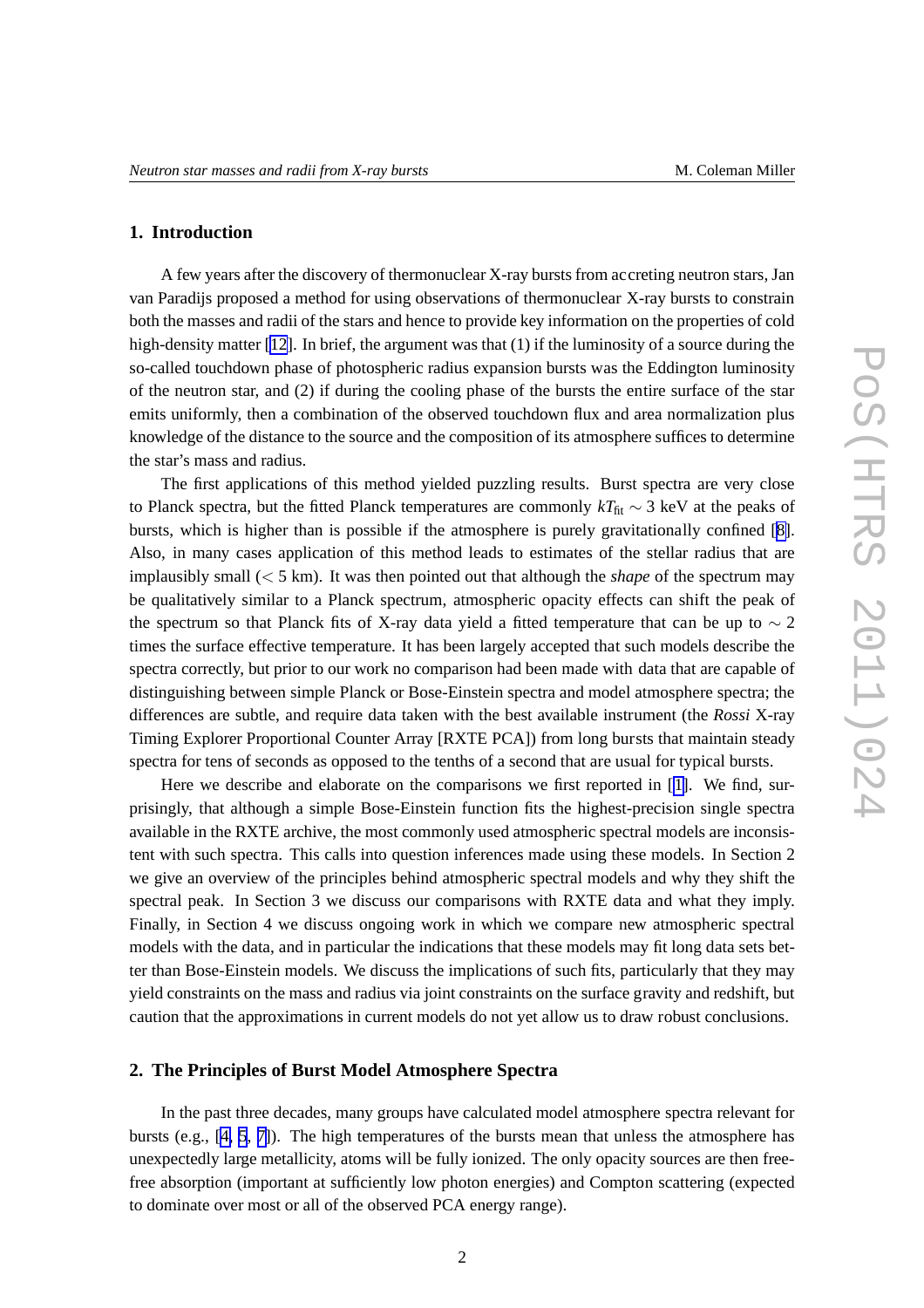

**Figure 1:** Illustrative figure showing the upward shift in the peak of X-ray burst spectra produced by model atmospheres. The solid line shows a model spectrum from [[7\]](#page-7-0), the dashed line is the best fit of the Planck function to the spectrum, with an adjustable normalization to describe the reduction of the emergent flux caused by scattering, and the dotted line is the Planck spectrum at the effective temperature. For this case, where the flux is  $\sim$  80% of Eddington, the best-fit Planck temperature has a temperature  $\sim$  1.8 times the effective temperature. This is the main reason the dotted Planck spectrum differs from the best-fit Planck spectrum. Although the shape of the model atmosphere spectrum is close to the shape of a Planck spectrum, deviations are evident at low energies and at high energies.

In an idealized situation where the only opacity is energy-independent scattering, we can understand the shift in the peak of the spectrum caused by the scattering using a simple thought experiment. Suppose that the atmosphere has a net surface radiative flux  $F = \sigma T_{\text{eff}}^4$ , where  $\sigma$  is the Stefan-Boltzmann constant and *T*eff is the effective temperature. Suppose also that it is in complete thermal balance and hence emits a Planck spectrum, but that on top of the atmosphere is a scattering layer that lets an energy-independent fraction  $0 < f < 1$  of the photons through, the rest being reflected and rethermalized in the atmosphere. Because the flux *F* must emerge, the atmosphere heats up, still in thermal equilibrium, to a temperature  $T_{\text{fit}} = f^{-1/4} T_{\text{eff}}$ . The net flux is still  $F = f\sigma (f^{-1/4}T_{\rm eff})^4 = \sigma T_{\rm eff}^4$ , so the effective temperature (*defined* as  $T_{\rm eff} = (F/\sigma)^{1/4}$ ) is unchanged and the emergent spectrum is still a perfect Planck spectrum, but its temperature is *f* −1/4 times the effective temperature. Figure 1 shows a typical example [\[7\]](#page-7-0) of how model atmospheres shift the peak of the spectrum upward.

Figure 1 also shows how model atmosphere spectra typically deviate from the Planck spectrum that best fits them. The deviation at low energies is caused primarily by the energy-dependence of the free-free opacity whereas the deviation at high energies is due primarily to the energydependent Klein-Nishina correction to the Thomson scattering cross section. Thus although the model atmosphere spectra have shapes that are close to the shape of a Planck spectrum, there are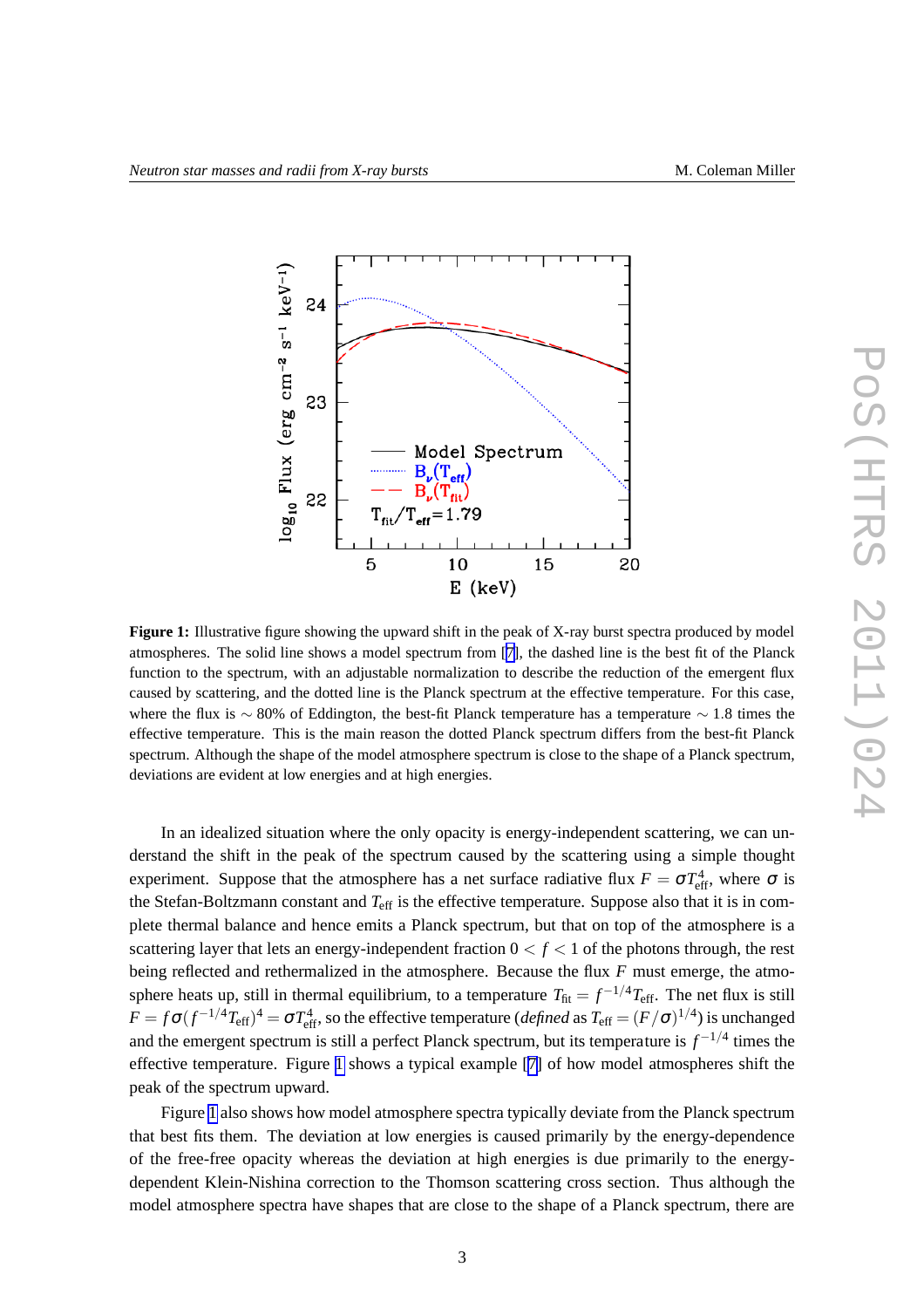deviations that can in principle be observed.

## **3. Comparison of Models with Data**

Prior to our work in [[1\]](#page-7-0), very few comparisons had been made of model spectra with burst data, and none used data with enough counts to distinguish between qualitatively different models (e.g., Planck spectra fitted at least as well as model atmosphere spectra in the work of [[2\]](#page-7-0)). It is therefore critical to use long stretches of data taken with the RXTE PCA during intervals when the temperature is nearly constant.

Most thermonuclear X-ray bursts last only a few seconds, during which time the temperature changes rapidly enough that a single-temperature fit is only appropriate for data segments shorter than a few tenths of a second. However, we found that around the peak of the superburst from 4U 1820–30 (see [[10\]](#page-7-0)), there was a 64-second segment with ∼ 800,000 counts that had a nearly constant temperature. This is the most precise available data set. We note that although the nuclear processes in superbursts and canonical bursts are different, their atmospheric processes are the same and hence for the purpose of spectral fitting this is a representative data set. We also note that in the later portions of this burst, high time resolution data show no evidence that the spectrum changes on time scales  $< 10$  s, supporting our expectation that the time scale of variability is much longer in superbursts than in canonical bursts.

Our first comparison was with a Bose-Einstein spectral model, in which the continuum is

$$
F(E,T) \propto E^3 / [\exp((E-\mu)/kT) - 1] \ . \tag{3.1}
$$

Here *E* is the photon energy, *T* is the temperature, and  $\mu < 0$  is the chemical potential. This spectrum, which generalizes and is more physically realizable than a Planck spectrum, is the equilibrium spectrum for fully saturated Comptonization; it could thus be a reasonable approximation to the spectrum produced in a scattering-dominated atmosphere [[1\]](#page-7-0). In addition to the continuum component, we follow [[10\]](#page-7-0) in adding as additional components that originate far from the star a zero-redshift iron emission line, an edge, and photoelectric absorption.

We show the result in Figure [2](#page-4-0). Remarkably, the simple Bose-Einstein form fits this ∼800,000 count spectrum extremely well, with  $\chi^2$ /dof=55.8/50 over the 3–32 keV range of our fit. The bestfit temperature and chemical potential are  $kT = 2.85$  keV and  $\mu = -0.76$  keV. The data here are from where the flux measured with RXTE is  $\sim$  90% of the peak flux of the burst, but we also find good fits to data at 100%, 80%, and 25% of the peak measured flux. The excellent fit of the Bose-Einstein shape is therefore not confined to the peak.

The high quality of this fit suggests challenges for spectral modelers. In particular, two questions emerge: why are the spectra so close to Bose-Einstein, and why is the magnitude of the chemical potential much less than *kT*? To elaborate on the latter point: if there were a significant deficit of photons compared to what would be expected for a Planck spectrum at *kT*, then  $\mu < -kT$ , so  $|\mu| \ll kT$  implies that the supply of photons is close to what is needed to fill a Planck spectrum. Ongoing work by Fred Lamb and Ka Ho Lo suggests that these requirements can be met in extended atmospheres with appropriate densities (low enough that scattering dominates, but high enough that photons can be supplied at the required rate). It is an open question whether these requirements are met in realistic models.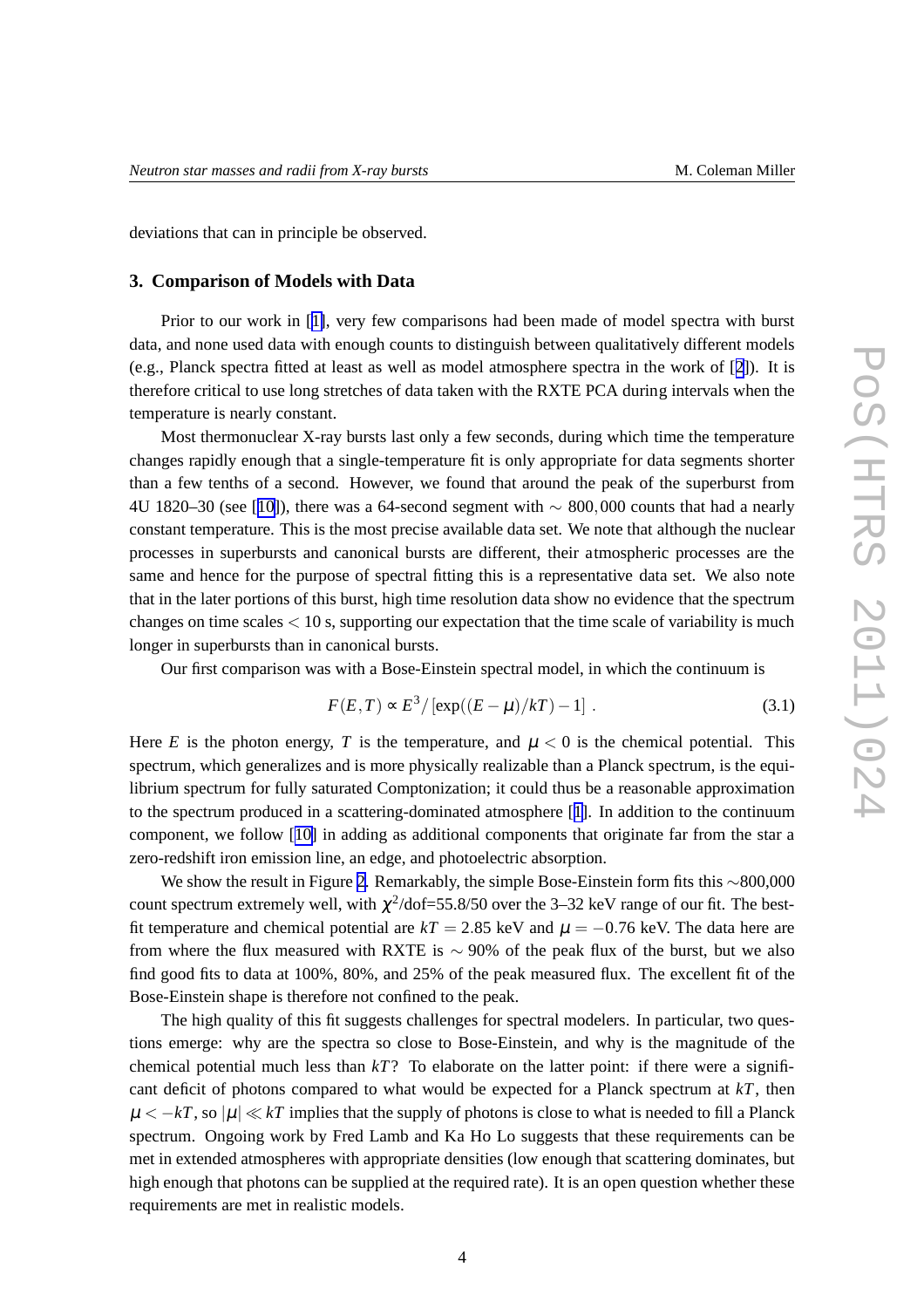<span id="page-4-0"></span>

**Figure 2:** Fit of a model with a Bose-Einstein continuum plus a zero-redshift iron line and edge and photoelectric absorption to ∼800,000 counts of data near the peak of a superburst from 4U 1820–30. The top panel shows the count data (shown with error bars representing the statistical uncertainties in the data) and the fit, shown by a solid line. The bottom panel shows the residuals. Contrary to our initial expectations, the fit is superb. Figure adapted from [[1\]](#page-7-0).

Although a Bose-Einstein model fits the highest-precision PCA data well, the implications are difficult to establish with certainty. This is because, as we indicated earlier, Thomson scattering in the outer atmosphere can in principle impose a large dilution factor without causing any deviation from a nearly-perfect Planck or Bose-Einstein spectrum established at larger optical depths. In this case the efficiency  $f$  of the emission can be less than unity by a significant factor. If the emission efficiency is high, the spectrum we have measured implies that the surface radiative flux is significantly super-Eddington and extra confinement is required (e.g., [[1](#page-7-0)] explored confinement by a tangled magnetic field generated during bursts). If instead the efficiency is low, the surface radiative flux could be sub-Eddington. For conventional, gravitationally-confined atmospheres to be favored would require the spectra they predict to fit much better than a Bose-Einstein spectrum, but this is not possible for single data segments because our fits of Bose-Einstein models to such segments yield  $\chi^2/dof \sim 1$ . It is, nonetheless, important to determine whether published model atmosphere spectra also yield  $\chi^2$ /dof  $\sim$  1, because such models are only viable if this is the case.

We show such a comparison in Figure [3,](#page-5-0) where we compare representative models from [[5, 7](#page-7-0)] with the same 64 seconds of data from the 4U 1820–30 superburst that we used previously. A direct fit of the data is not possible, because the available grids of these models are not fine enough and the relevant composition (pure helium) is not computed. Therefore, as we did in [[1](#page-7-0)], we compare the *shape* of the model spectra with the *shape* of Bose-Einstein spectra. That is, starting from our observation that the observed spectra are very close to Bose-Einstein in form, we produce synthetic RXTE data using the model spectra and fit those data with a Bose-Einstein model. As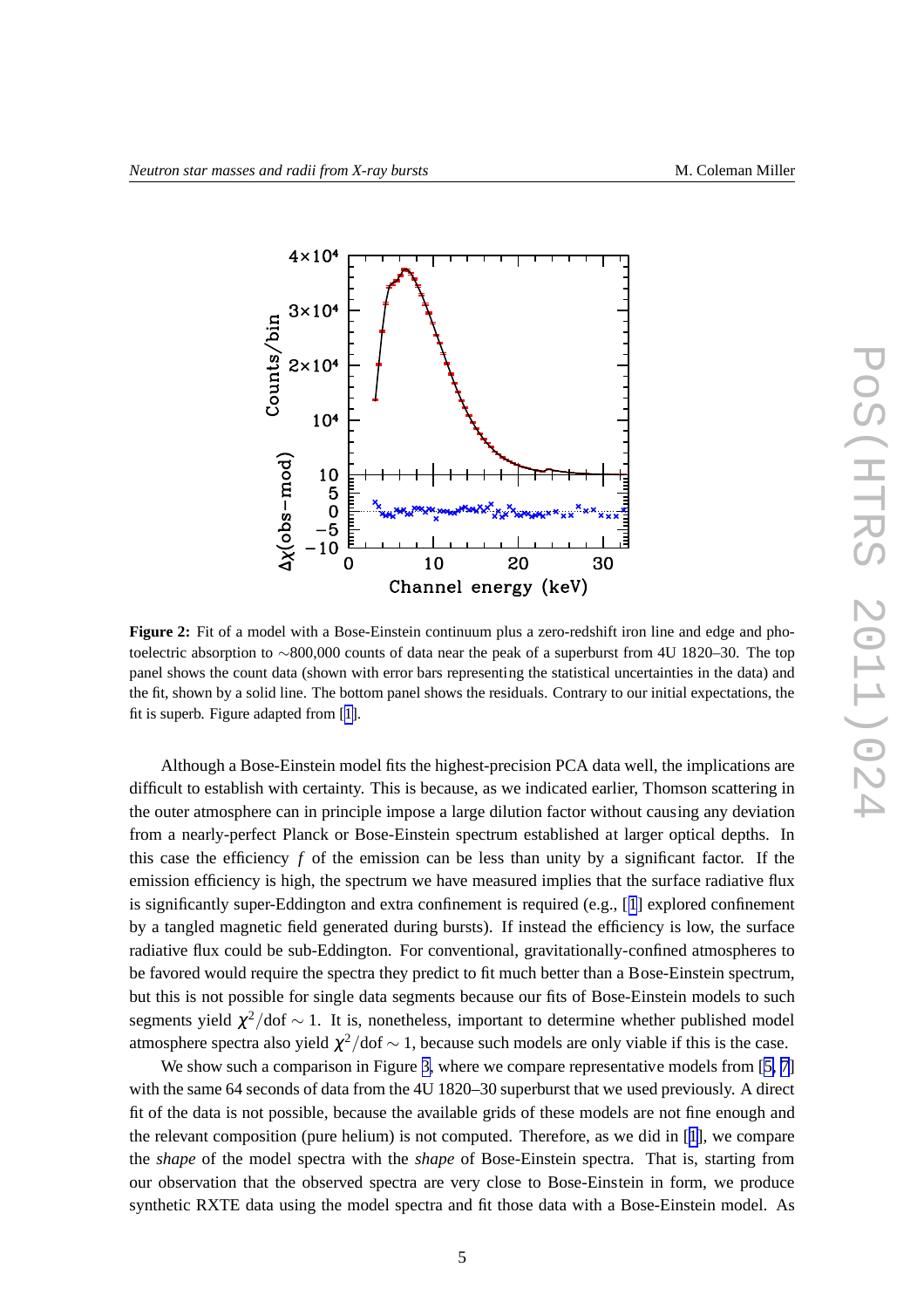<span id="page-5-0"></span>

**Figure 3:** Fit of a Bose-Einstein continuum spectrum to continuum data with ∼ 800,000 counts synthesized using (top panel) a H/He composition,  $\log_{10}(g/cm \text{ s}^{-2}) = 14.8$ ,  $T_{\text{eff}} = 3 \times 10^7 \text{ K}$  model spectrum from [[5\]](#page-7-0)  $(F = 0.8$   $F_{\text{Edd}}$  for this spectrum) and (bottom panel) a solar composition,  $\log_{10}(g/\text{cm s}^{-2}) = 14.3$ ,  $T_{\text{eff}} =$  $2 \times 10^7$  K model spectrum from [\[7](#page-7-0)] ( $F = 0.5$   $F_{\text{Edd}}$ ). Clearly, the predicted model spectra are very different in form from the Bose-Einstein shape, and hence from observed spectra. Caution is therefore appropriate in drawing inferences about stellar masses and radii using these models. Figure adapted from [[1\]](#page-7-0).

can be seen from Figure 3, there are strong and systematic deviations between these shapes. These deviations are similar for different compositions (H/He with no metals versus a solar composition), surface gravities  $(\log_{10}(g/cm s^{-2}) = 14.8$  versus 14.3), effective temperatures ( $T_{\text{eff}} = 3 \times 10^7$  K versus  $2 \times 10^7$  K), and surface radiative fluxes relative to the Eddington flux ( $F = 0.8$   $F_{\text{Edd}}$  versus 0.5  $F_{\text{Edd}}$ ). We conclude that the spectral shape predicted by these models is significantly different from what is observed. We also found this to be true in a later segment of data where the observed flux was  $\sim$  50% of the maximum, versus  $\sim$  90% in our primary data set.

Given that use of spectral models that are inconsistent with the best data may introduce systematic errors in estimates of neutron star masses and radii, caution seems warranted. An additional indicator of possible biases in such estimates was mentioned briefly by [[3\]](#page-7-0), and in more detail by [[9](#page-7-0)]. When the standard assumptions of Eddington luminosity at touchdown and full-surface uniform emission in the burst tail are employed along with the best measurements of quantities such as the distance, touchdown flux, and area normalization, the derived mass and radius are not real but are instead complex quantities, an obvious impossibility. Indeed, [[9](#page-7-0)] find that only a fraction  $1.5 \times 10^{-8}$  of the prior probability distribution of these quantities employed by [[3\]](#page-7-0) allow a solution for 4U 1820–30. Such a small allowed region in parameter space produces small error bars on the mass and radius, but may indicate that the assumptions on which the analysis is based are incorrect.

Although previously published models differ strongly from the most precise data, more recent models show promise of much better fits. We discuss these in the next section.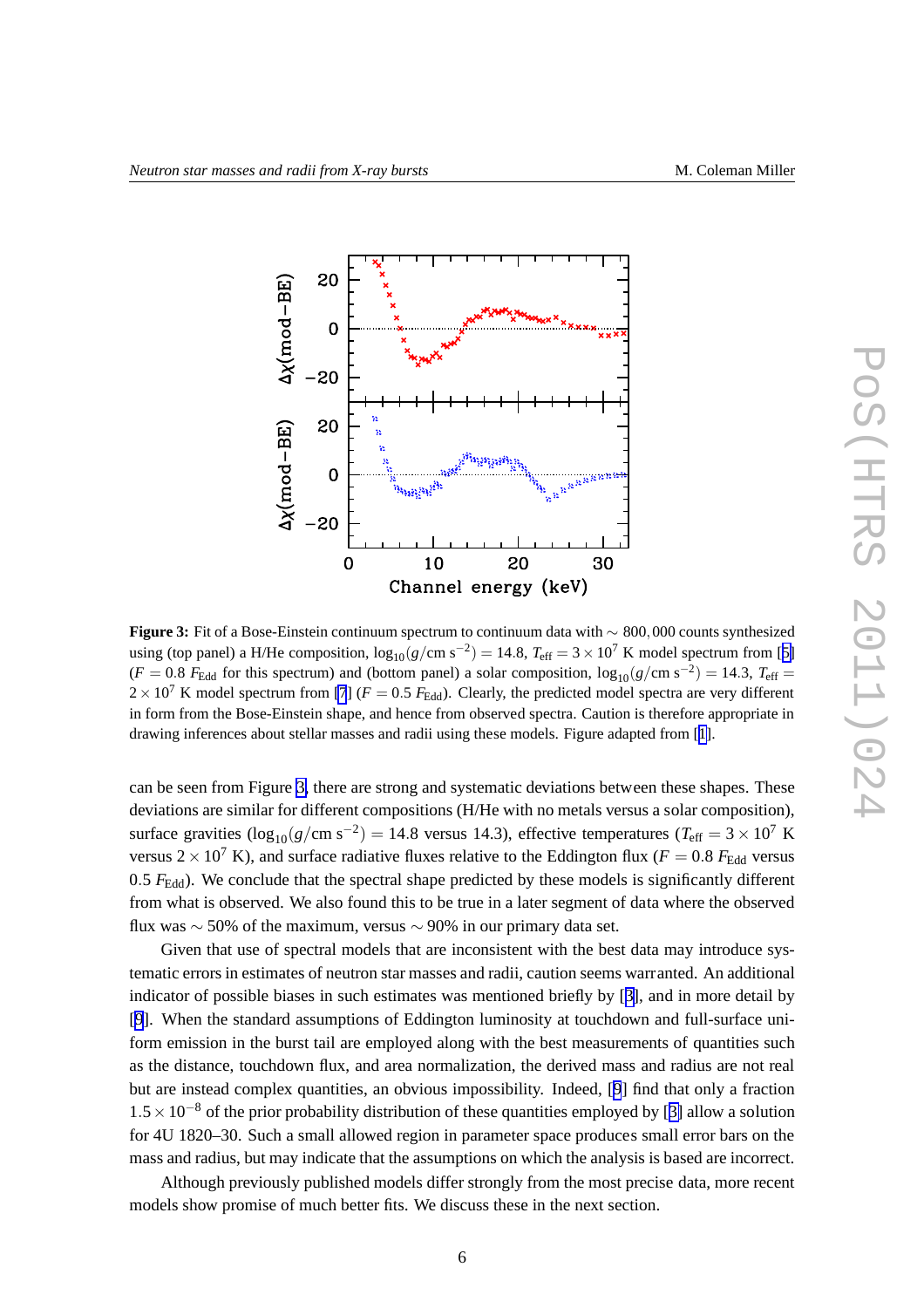## **4. More Recent Models and Future Directions**

Recently, new burst model atmosphere spectra have been calculated [[11\]](#page-7-0). These spectra were computed using an approximate scattering integral (e.g., the Fokker-Planck approximation was made), but a fine enough grid was constructed with enough different compositions (including pure helium) that they could be fit directly to PCA data. Our preliminary results using these spectra are very encouraging; for example, a pure helium atmosphere with  $F = 0.95$   $F_{\text{Edd}}$  fits our 64-second segment of data with  $\chi^2$ /dof = 42.3/48. This is better, but not significantly, than the best fit of Bose-Einstein spectra to the same data. These new models provide comparably good fits to data later in the burst, when the observed flux is half the maximum and previously published models still have shapes strongly discrepant with what is observed.

This is encouraging, and one might at first imagine that this would allow us to apply the van Paradijs [[12\]](#page-7-0) method using the models reported in [[11\]](#page-7-0) or new ones computed without some of the current approximations. Unfortunately, this appears not to be the case. We fit 102 consecutive 16-second data segments near the beginning of the 4U 1820–30 superburst (but after apparent touchdown) using the models from [[11\]](#page-7-0), and found that even when we fixed the surface gravity and surface redshift (hence fixing the radius of the emitting surface) the inferred size of the emitting area changes systematically by  $\sim$  20% over the data segments. One might wonder whether the whole star is, in fact, emitting but the photospheric or thermalization radius is changing. But a change of the amount observed would require a surface radiative flux very close to Eddington to achieve the necessary large scale height, and such fluxes are highly inconsistent with the observed spectra. Instead, it appears that the fraction of the surface that emits changes systematically, in conflict with the standard simplifying assumption of the van Paradijs method.

The encouragingly good fits using the models from [[11](#page-7-0)] do suggest an alternative method for determining the mass and radius, originally suggested in [[6\]](#page-7-0). In addition to composition and surface radiative flux, the surface gravity is a parameter in the models and to relate the surface spectrum to what we see at infinity we must also include the surface redshift in the fit. The surface gravity *g* and surface redshift *z* depend differently on the gravitational mass *M* and circumferential radius *R*; for example, for a nonrotating star whose exterior spacetime is therefore Schwarzschild,  $1+z = (1 - 2GM/Rc^2)^{-1/2}$  and  $g = (GM/R^2)(1+z)$ . Inverting then gives us

$$
R = (c^2/2g)(1 - 1/(1+z)^2)(1+z) \quad \text{and } M = (Rc^2/2G)(1 - 1/(1+z)^2) ,\tag{4.1}
$$

where  $c$  is the speed of light and  $G$  is Newton's constant. Thus, if the surface redshift and surface gravity can be constrained separately, we can constrain *M* and *R*.

To do this requires fits to the data that (1) are dramatically better than Bose-Einstein fits, so that we have some confidence in the inferences we draw from model atmosphere spectra, and (2) distinguish between compositions, surface gravities, and surface redshifts. Our work on this program, which we are undertaking in collaboration with Valery Suleimanov and Juri Poutanen, has yielded good initial results. We find that when we fit the 102 contiguous 16-second segments of data from the 4U 1820–30 superburst mentioned previously, assuming that the composition, surface gravity, and surface redshift remain the same for all segments but that the surface radiative flux can change, one example fit of the Suleimanov et al. models gives  $\chi^2/dof = 5394/5200$ . In contrast, the best Bose-Einstein joint fit to the data, where we allow the temperature and chemical potential to vary